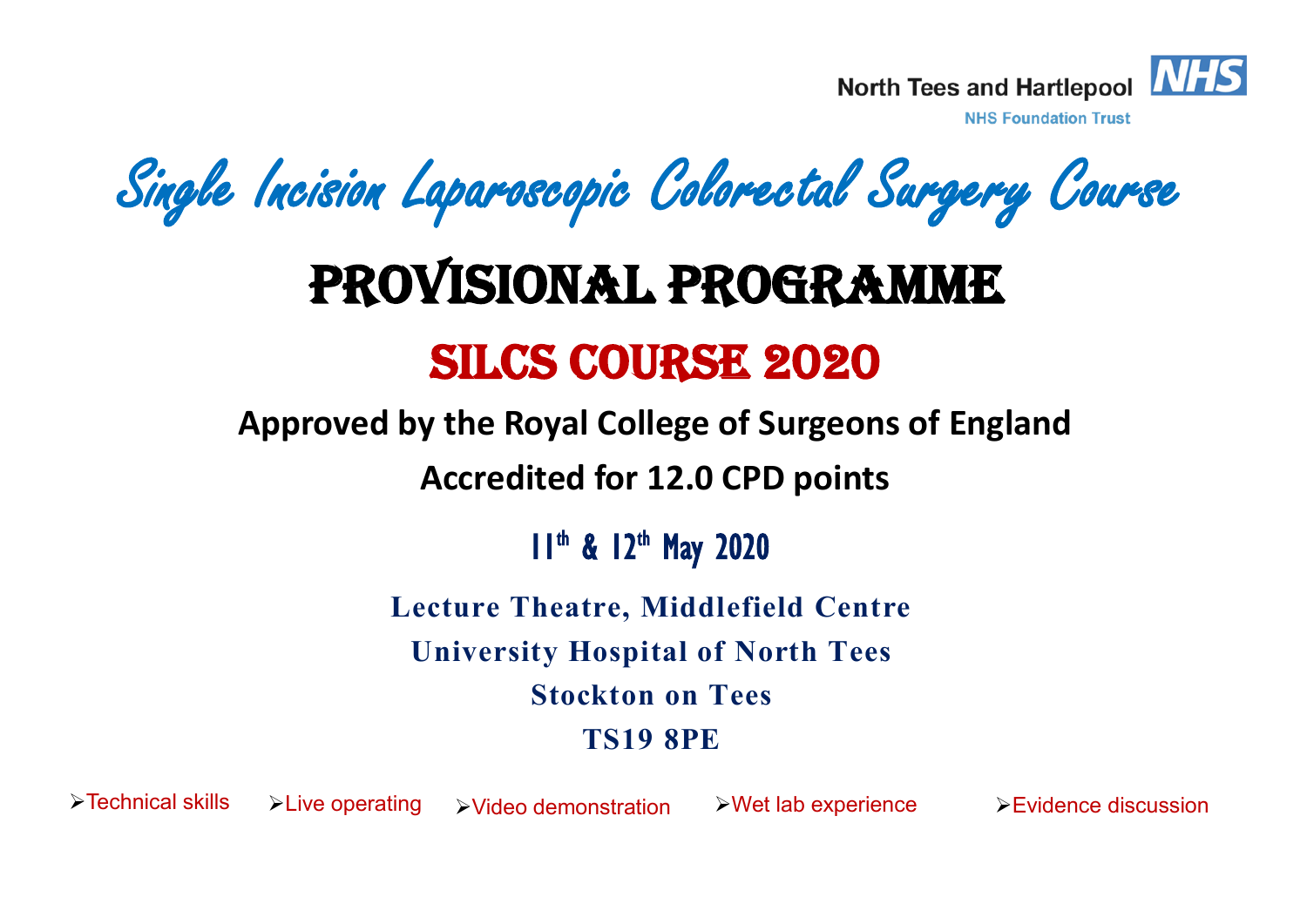# North Tees and Hartlepool NHS



**NHS Foundation Trust** 

## **Monday 11th May 2019 Lecture Theatre, Middlefield Centre Room 24/25 Undergraduate department University Hospital of North Tees**

| $08:00 - 08:20$ | <b>Registration/Welcome/Introduction</b>                   | Mr A Agarwal/ T S Gill     |
|-----------------|------------------------------------------------------------|----------------------------|
| $08:20 - 08:40$ | <b>Role of SILS in IBD/CRC/emergency</b>                   | <b>Mr Ken Campbell</b>     |
| $08:40 - 11:20$ | Live Operating, SIL total colectomy or IAP                 | <b>Moderator: TBC</b>      |
| $10:00 - 10:20$ | <b>Tea/Coffee</b>                                          |                            |
| $11:20 - 12:40$ | Hands on Training (Intestinal tissue in wet lab) for SILCS | <b>Various Faculty</b>     |
| 12:40 - 13:30   | Lunch                                                      |                            |
| 13:30 - 17:00   | Live Operating, SIL Reversal of Hartmann's                 | <b>Moderator: TBC</b>      |
| $16:00 - 16:20$ | <b>Tea/Coffee</b>                                          |                            |
| $17:00 - 17:20$ | <b>Evidence so far and advantages of SILCS</b>             | <b>Mr Venkat Shanmugam</b> |
|                 |                                                            |                            |
| 19:00 - 23:00   | <b>Course Dinner at some local restaurant</b>              |                            |